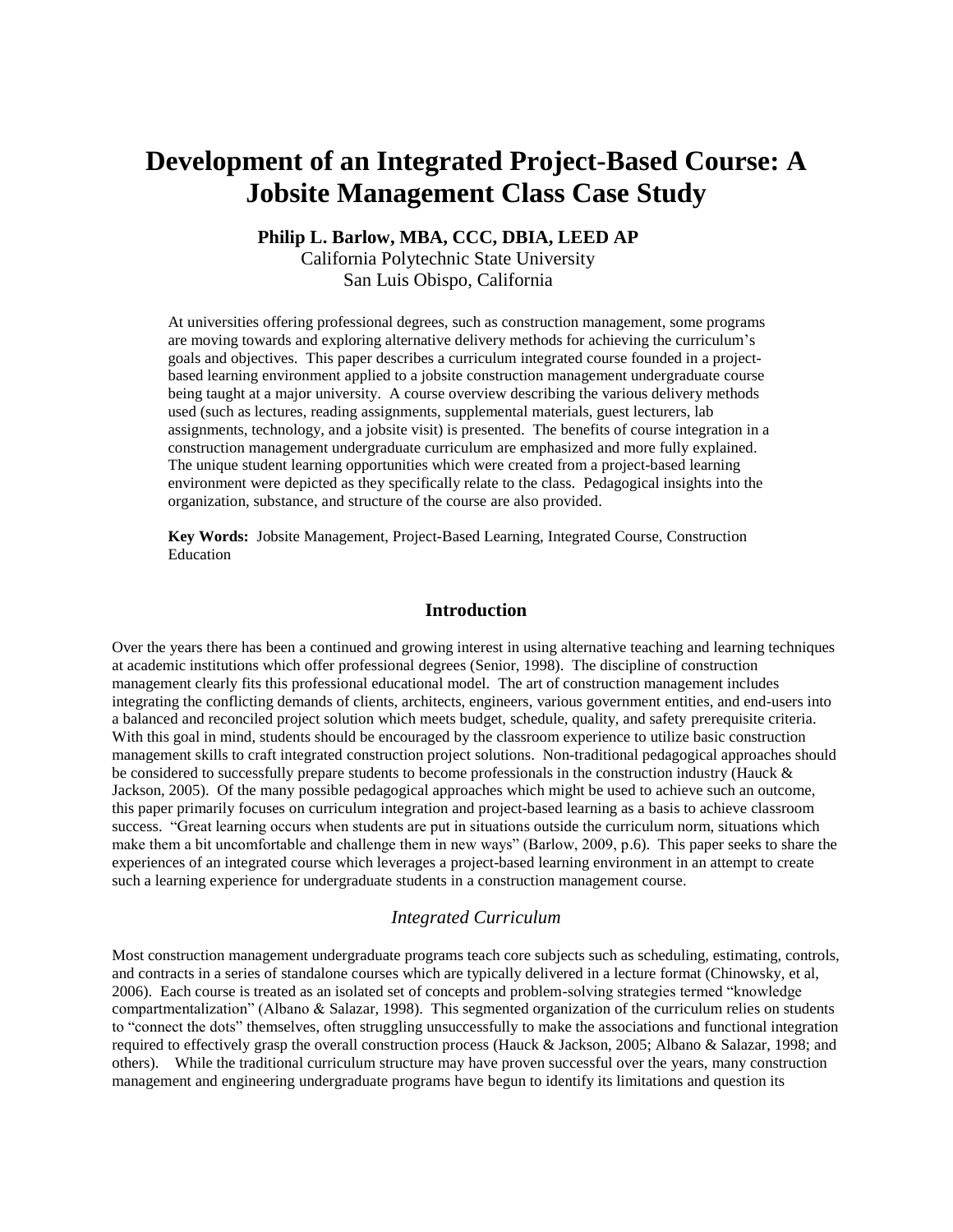effectiveness. The traditional approach may simplify the problems of teaching in a university environment, but it sacrifices the discussions and understanding of the interrelationships among these elements (Senior, 1998).

Over the last five years, the faculty at Cal Poly San Luis Obispo developed and recently implemented a more fully integrated curriculum based on both horizontal and vertical integration of its curriculum. Integrated "horizontally" in terms of combining previously standalone courses into one and "vertically" in terms of over the entire department curriculum as opposed to just the student's senior year. For more information on the details of this transition from a program wide perspective, see "Design and Implementation of an Integrated Construction Management Curriculum" (Hauck & Jackson, 2005) and "Pilot Study of an Integrated Construction Management Curriculum" (Montoya, Kelting, & Hauck, 2009). This paper focuses specifically on the details involving the jobsite construction management course which is one of seven core courses developed as a part of this curriculum integration spread throughout the student's undergraduate studies (Figure 1).



Figure 1 – Cal Poly Integrated Curriculum Core Courses

## *Project-Based Learning (PBL)*

The "traditional" approach to teaching (lecturing, assigned readings, intermittent homework, and summary testing) are not abandoned by a more project-based learning (PBL) approach, they are deemphasized, supplemented, combined, and in the end enhanced by it. PBL requires students to become active (versus passive) learners, empowering them to learn outside the traditional classroom environment. Combining practical elements into the curriculum of a professional discipline has long been recognized as critically important to student learning.

PBL emphasizes the critically important "soft skills" of construction management which are often built "on top of" the technical skills developed in traditional individual classes. Thamhain (1992) acknowledged thirty potential problems which might inhibit a construction project from being successful, none of which could be classified as technical incompetence. Thamhian concluded that the lack of soft skills such as teamwork, leadership, communication, conflict resolution, and upper management involvement were the main cause of poor project performance. This contention was confirmed by several other studies which question the value of technical and cognitive skills over emotional intelligence and business-related skill sets (Odusami, 2002). Gunderson, Barlow, and Hauck (2007) conducted a study on construction superintendent skill sets to help guide the development of postsecondary curricula. Their study stressed the importance of people skills such as communication, trust, and dealing with various personality types. These attributes ranked highest amongst the respondents. Linking the development and enhancement of these critical soft skills in construction management undergraduate students through project-based learning is beginning to come into focus. Sirotiak and Walters (2009) concluded from their research that students through a PBL class experience demonstrated a measureable enhancement in their soft skills relating to confidence and stress coping. The evidence is building that project-based learning is an exceptional and unique tool to help students grasp the important non-technical skills needed to succeed in the collaborative business environment of construction management.

## *Project-Based Learning and Integrated Curriculum (PBL/IC)*

When looked at together, the lines of project-based learning and an integrated curriculum (PBL/IC) start to become blurred. The combination of these two concepts is an opportunity to reverse the trend of focusing on particular construction management skills individually. Skills such as estimating, scheduling, controls, and contracts (Chinowsky, et al, 2006) combined under a project-based learning umbrella more fully integrates the subject matter. PBL/IC allows the student to explore and draw upon all the individual technical experience they have developed,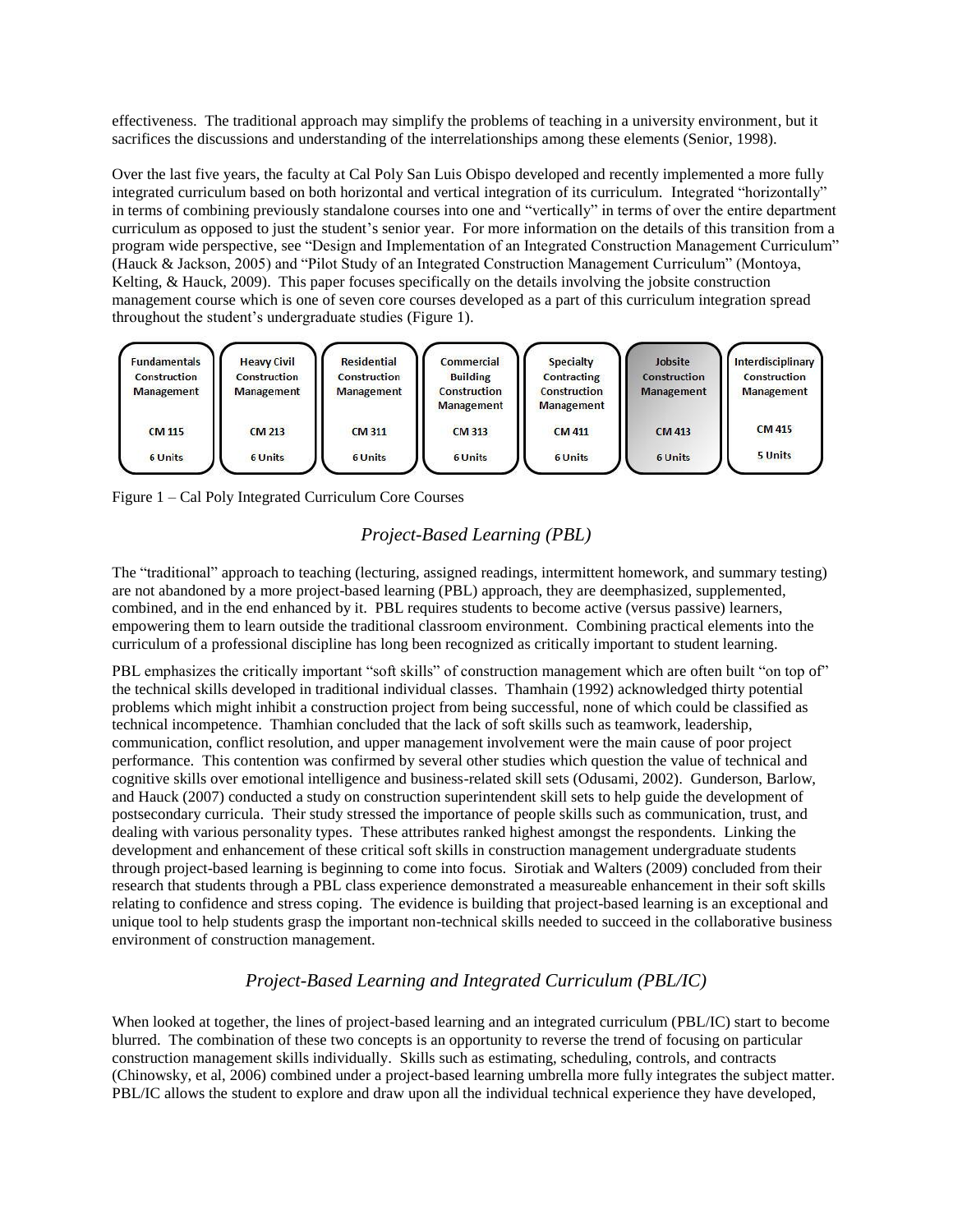apply it to a (safe and controlled) construction project environment, and continue the development of the critical soft skills necessary for business success. An integrated curriculum taught in a project-based learning environment can reintroduce breadth and depth into the "traditional" construction management curriculum and learning mode.

This paper introduces and discusses the continued development of a construction jobsite management course which is integrated, project-based, and employs several different teaching delivery methods to achieve student learning success. The various teaching delivery methods employed are discussed as to how they were applied, refined, supported, and complemented an integrated curriculum anchored in project-based learning. The course was offered and taught during the Winter and Spring quarters of 2010 at the California Polytechnic State University of San Luis Obispo.

## **Jobsite Construction Management Course Development**

William and Pender (2002) identified two key problems to successfully developing a project/problem-based learning environment. First, there are time limitations which exist within a typical university lecture course. Second, the significant increase in student-teacher contact time required with a more one-on-one format must be considered. To meet the time concern, the Cal Poly construction management department reformatted the entire curriculum and created seven high credit hour core courses as referenced in Figure 1. This created the class time needed not only to integrate the expanded class material, but also to immerse the students in a project-based class experience. The result is sixteen hours per week of formal teacher-student contact hours and twenty four hour student lab access to the classroom, greatly mitigating any time limitations normally encountered.

In addition to reorganizing the curriculum, the department was also successful in raising the funds necessary to construct a new building. The classroom spaces were designed and built specifically for an integrated and projectbased teaching model. This non-traditional classroom space was developed to address William and Pender's second concern, student-teacher contact time. The design included a central lecture area surrounded by individual and dedicated student work spaces, encouraging students to remain and work in the classroom. This was particularly important to project-based learning as group projects and student interaction are essential to success. The classroom was also designed with a dedicated and physically attached teacher work room for each class. This allowed the professor to be present and readily accessible to students during the entire class period, thus encouraging and facilitating student-teaching contact time. With the physical classroom environment and extensive time requirements solved by the department, it was up to the individual professors of these seven core courses to properly develop (in concert with one another) a fully integrated project-based classroom experience.

## *Course Philosophy and Overview*

The general aspirations of the jobsite management course, in addition to the very specific department goals and objectives, included challenging the students to achieve in the areas of:

- Presentation and communication skills
- Collaborative and inter-personal skills
- Creativity and forward-thinking abilities
- Teamwork and problem solving skills
- Active-learning and creative problem solving
- Self-learning and time management

The jobsite construction management course has been taught at this university for many years as a required three unit lab class during the student's third academic year. With the department's new integrated curriculum fully implemented in late 2009, the class was altered to a six unit core course. Taught in the students fourth year, this class integrated portions of the core subjects which no longer existed individually. The subjects listed below were integrated into the course in addition to its original goals and objectives.

- Estimating (generally the process of pricing changed work)
- Controls (generally the maintenance of updating of a master schedule w/ look-ahead schedules)
- Contracts (generally the affects of contract provisions on jobsite construction activities)
- Temporary Structures (generally the non-permanent elements which facilitate the construction process)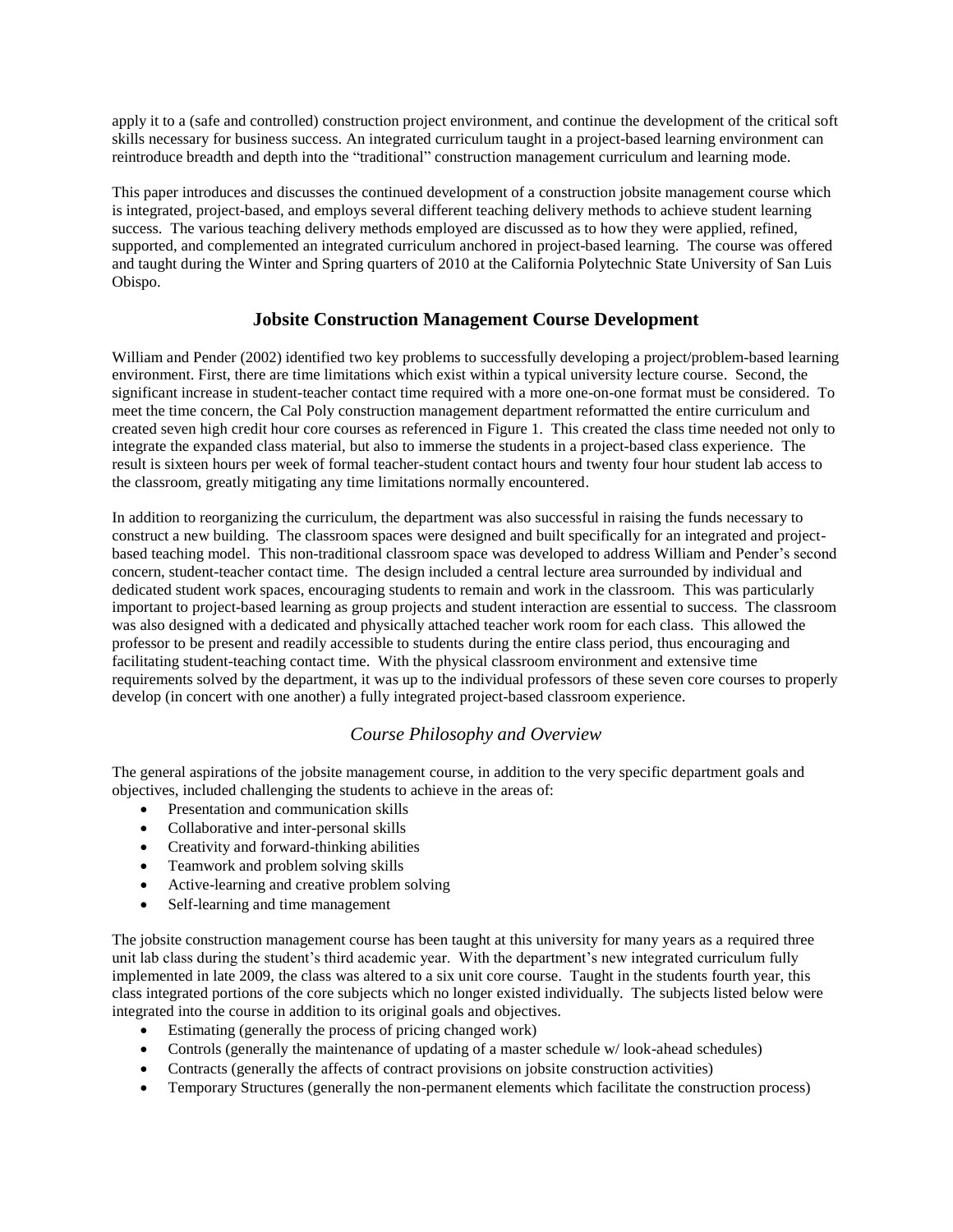While a pilot version of this course was taught in the Summer of 2009, Winter and Spring 2010 were the first two times this course was taught as intended by the department. The average class size was 22 to 24 senior undergraduate construction management students. Because this class was listed as an optional course for minors, it consistently attracted two or three architecture and/or architectural engineering students. This was viewed positively, as the course was ideal for such students and allowed the instructor an opportunity to advance interdisciplinary opportunities.

Student retention has been greatly enhanced when several different learning modes are combined and incorporated into the delivery of class content (Wankat & Oreovicz, 1993). Thus the next part of this paper is a description and evaluation of the several delivery methods utilized to achieve the goals and objectives of the course. These teaching delivery methods included: lectures, reading assignments with pre-quizzes, guest lecturers, supplemental material, a series of lab assignments which supported a class project, and student presentations based on a construction site field visit.

*Lectures:* The course was organized to first provide the tools the students needed to succeed, in order to apply those tools to the project-based aspects of the class. Because the quarter system is based on only a ten weeks session, this further hastened the need to lecture early and often in the beginning weeks of the course. To facilitate the transition from lecture to lab, topics were introduced and discussed in a project-chronological format and then directly linked with the associated project-based lab assignments. This was done so students could almost immediately apply what they had learned in lecture to the class project. The following sequences of topics were taught in the first six weeks of the course:

- Project Teams
- Construction Documents
- Computer Software Training (Prolog, Revit, & ArchiCAD)
- Progress Meetings
- Safety Management and Record Keeping
- Subcontracts and Purchase Orders
- Submittals
- Changes and Claims
- Time and Cost Control
- Jobsite Layout and Labor Relations
- Project Quality Management
- Progress Payments and Project Close-out

The lecture material was presented in power point format and posted on the course website after the lectures were completed. There are varying opinions on the subject of posting power point slides. This author found that posting slides after a lecture kept the material novel when first presented, motivated the student to pay more attention during the lecture, encouraged them to interact and discuss the subject more freely, and allowed students the opportunity to review the slides prior to an examination. Once the basic and essential jobsite management material was disseminated, the information was then utilized by the students throughout the rest of the quarter as part of their ongoing project lab assignments (described later). As it relates to lecturing, the last four weeks of the quarter are more leisurely spent exploring topics which included: jobsite temporary structures, jobsite productivity, construction learning curve, lean construction techniques, sustainable construction practices, leadership, managing people, and earned-value management.

*Reading Assignments and Pre-quizzes:* There was one required textbook for the class, it was written by Minks and Johnston entitled *Construction Jobsite Management*, 2nd edition, John Wiley & Sons, New York, 2004. The text book subject matter was relevant and well suited for a construction management undergraduate course. The chapters in the book, while needing some rearrangement, matched well with the topics identified in the first six weeks. The chapter reading assignment was relevant to that day's lecture topic and was due prior to class discussion. The course syllabus identified when each topic would be discussed and linked it to a chapter in the book. It was the student's responsibility to read the assigned chapter prior to attending the class lecture. This facilitated a more meaningful and in-depth discussion of the subject matter. A pre-quiz was administered at the beginning of class to reward students who complied. The format was a simple; five questions, five minutes, a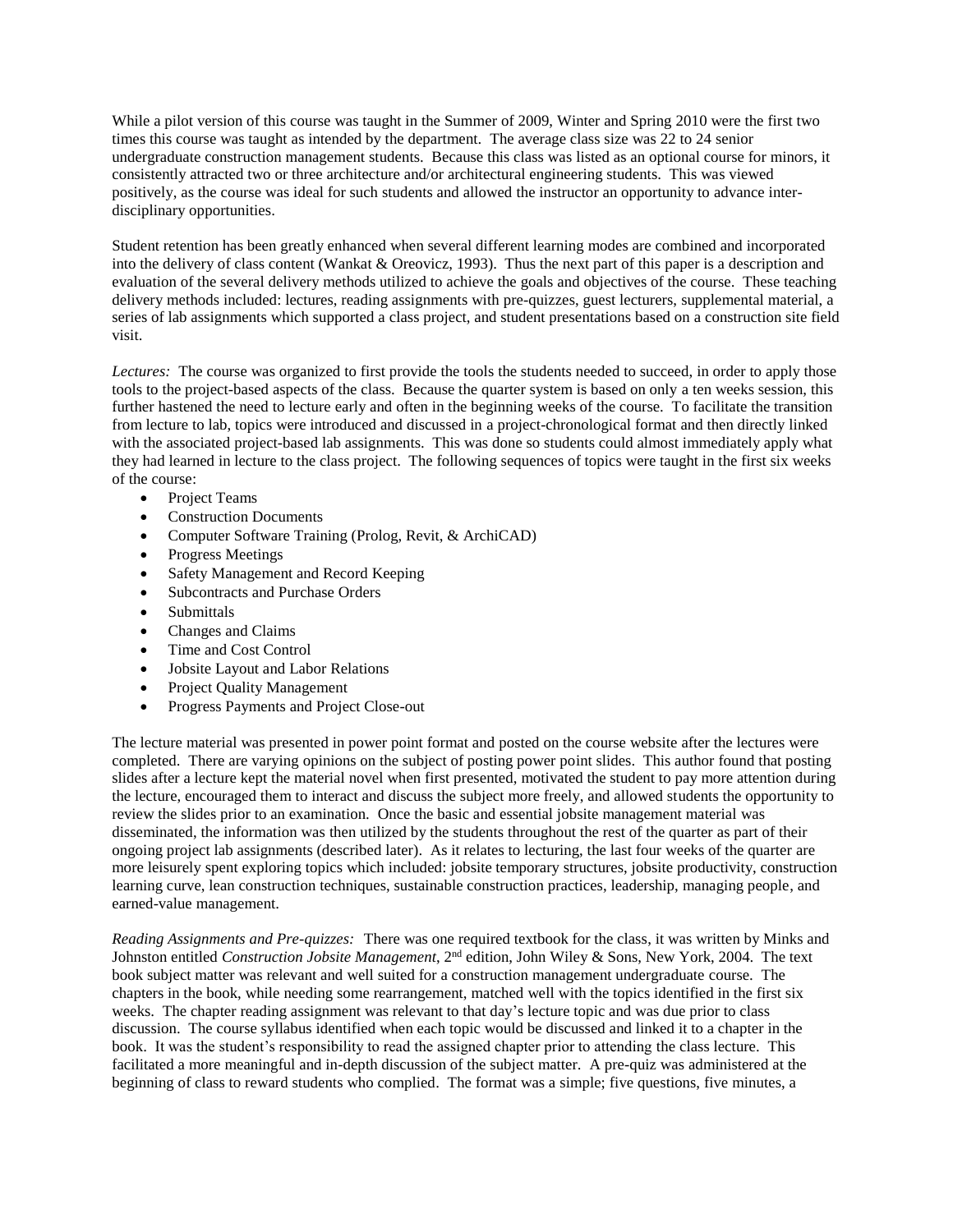multiple choice quiz which simply confirmed the student had at least scanned the material. The grade significance of the quiz was low, but enough to motivate students to pick up the book (see instructor assessment described later).

*Supplemental Materials:* Since the textbook only covered six tenths of the course, supplemental readings and lecture materials were developed for the remaining topics of the class. In addition, a variety of selected readings were chosen from current construction industry trade magazines (ENR, Cost Engineering, Construction Executive, etc). These articles were read, vetted, scanned, and posted to the class website for ease of access and utilization by the students. This database of material, which continually grows, allowed the students to pursue various topics of interest which also related to the goals and objectives of the course. Students were required to write a one-page summary of the readings chosen and present their findings to the rest of the class.

*Guest Lecturers:* Over the two quarters of Winter and Spring 2010, a number of guest lecturers from the construction industry were brought in and spoke with the class. Because of the remote location of the university, it has been traditionally difficult to persuade and consistently engage industry experts in the classroom. Guest lecturers were primarily recruited industry veterans and alumni who were already coming to campus recruiting for their company. This type of industry engagement helped strengthen the relationship between students, the department, and our construction industry partners. This kind of arrangement also made formal, structured, timely, topical, and readied material which can be directly applied to the course difficult to orchestrate. Prior to the guest lecturers' visit, extra efforts were taken by the instructor to inform and guide the topics discussed to match with what the students were currently studying. Often the field experience of the lecturer combined with assistance from the instructor brought new discussion points and a fresh perspective to class subject matter. Instructor participation and engagement was vital during an industry expert's visit to facilitate a more meaningful dialogue and assist students in making the connections to previously presented class material.

*Lab Assignments supporting Project-Based Learning:* The construction project utilized during these two quarters, as a foundation for project-based learning (PBL) in the class, was the Simpson Strong-Tie Building. This building was chosen because a complete set of contract documents was available, the building was relatively simple, had some interesting structural elements, and happened to be under construction during this time period. The myriad of pedagogical advantages to using an active construction site on campus need not be listed here. With a project selected, it was the task of the instructor to design the lab assignments in such a way which corresponded with the lectures and simulated the construction process (as realistically as possible) in the classroom.

The class project was compressed from a ten month construction schedule to ten weeks. Each individual student was assigned a subcontractor's role for the entire quarter. A rotating group of three students were assigned as the general contractor each week. Each general contractor group was responsible for the construction administration of the project for their assigned week. Their tasks (each week) included a subcontractor and owner progress meeting, dealing with simulated jobsite problems, and scheduling updates and maintenance. Additional assignments included a detailed three-week look-ahead, jobsite coordination and oversight, quality control of the building model, and complete document control. Each individual student subcontractor was responsible for tasks such as generating requests for information (RFI's), submittals, and physically constructing the model. This type of PBL environment required the instructor to shift from a traditional teacher role, to one of a mentor and resource, and to an all business role as a savvy owner who wanted to follow the procedures of the contract documents to the letter and get his building built.

A series of thirteen labs were assigned to the students soon after each topic was fully presented and discussed in class. Each lab required the students to perform an activity which supported the PBL goals. The (I) indentifies that the lab was performed by each individual student, assigned as a separate subcontract. The (G) was an assignment for each general contractor group, typically three to four students per group:

- 1. **Ethics (I):** The student identified (on-line) a "code-of-ethics" list from at least five individual construction related professional organizations and wrote a paper on the three individual codes with which the student found compliance most difficult.
- 2. **10 Hour OSHA (I):** Through "Click-Safety" (an online safety course), students completed the 10-hour OSHA safety class and turned in their certificate.
- 3. **Tool Box Talk (I):** At the beginning of each class period, a student prepared and presented a 10-15 minute CalOSHA tool box talk to the class, simulating (as closely as possible) an actual field experience.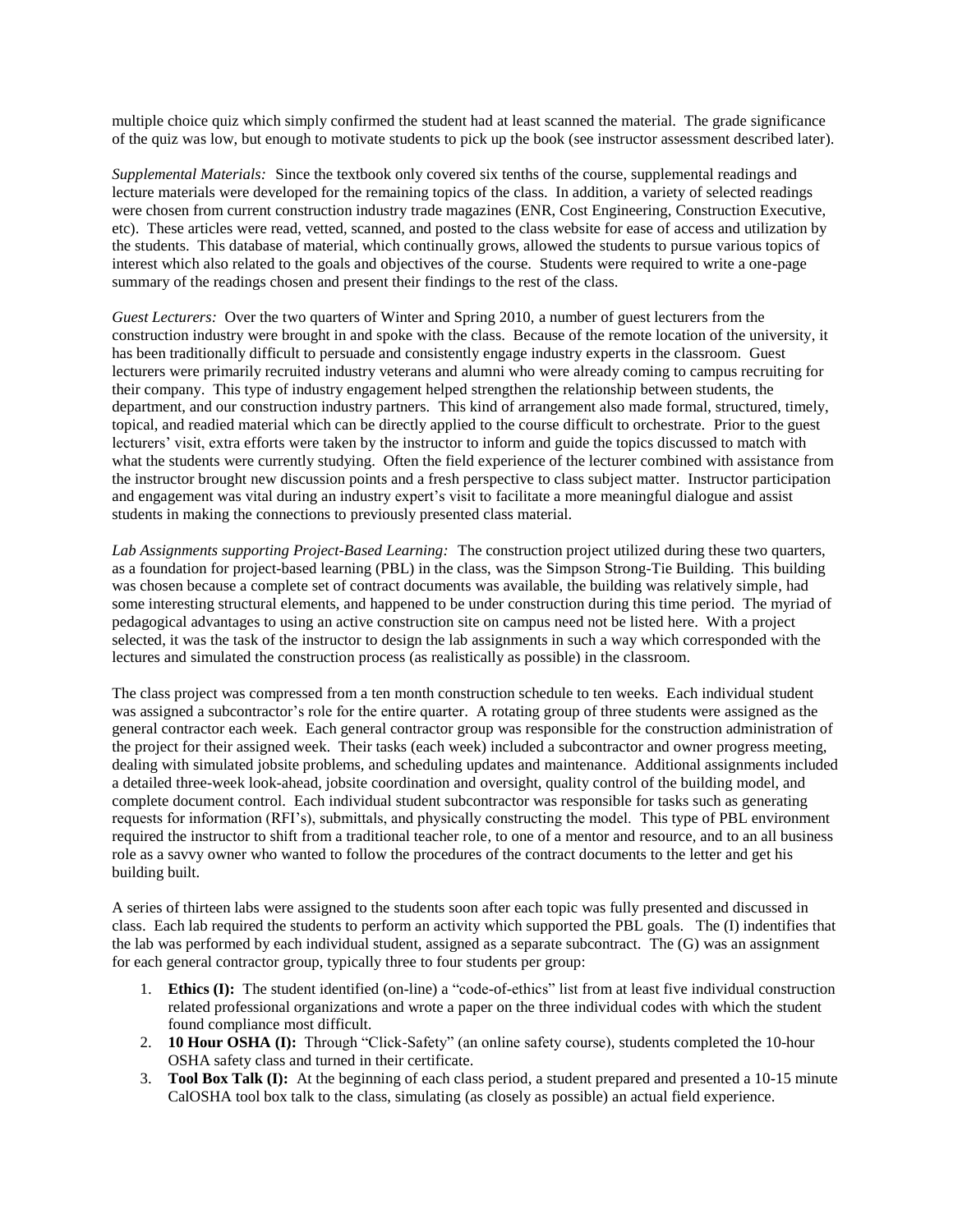- 4. **Familiarization (G):** A straight forward "Where's Waldo" exercise familiarized the students with the construction project contract documents.
- 5. **Subcontractor Agreement (I):** The student wrote a complete subcontract agreement using the AGC short as a template. The exercise emphasized the scope-of-work and was accompanied by an appropriate certificate of insurance.
- 6. **Submittal (I):** Per the contract documents, the student generated a submittal package specific to their trade. This included some type of product data, MSDS sheets for that product, and a submittal transmittal.
- 7. **20-Day Preliminary Notice (I):** In California a preliminary notice must be filed with the owner and the lender to protect a subcontractor's lien rights. The student filled out this form as an administrative function but had to comply with the particular time and procedural requirements.
- 8. **Claim (I):** Each student subcontractor submitted two RFIs -- one representing an owner credit (value engineering) and one subcontractor/contractor cost increase which was subsequently turned into a fully priced potential change order.
- 9. **Cost Control (I & G):** Student subcontractors created a detailed cost control budget based on their lump sum price and scope-of-work. This exercise was then extrapolated to the student general contractors.
- 10. **Planning (G):** Now that the student was sufficiently familiar with the project, project-specific planning was considered regarding sustainability, risk management, material handling, temporary structures, etc.
- 11. **Quality (I):** Again, being sufficiently familiar, students considered quality control checklists, building codes, and industry standards which apply to their particular trade.
- 12. **Progress Payment (G):** A pay application was generated by each student general contractor group. Formatted to the AIA G701 and G702, it included a detailed schedule of values (SOV) and a varying payment date so each group submitted a unique pay request.
- 13. **Project Close-out (G):** To better understand the close-out process, each student general contractor group reviewed a section of the contract document requirements for warranty, training, stock material, etc.

An interesting aspect of these labs was that many did not have set due dates. Instead many labs were due as a natural progression of the project schedule. This proved to be particularly vexing to many of the students who were used to a more structured environment. For instance, the subcontractor agreement and submittal package had to be fully executed prior to the subcontractor (student) entering the jobsite (model). This required the student to closely monitor the jobs progress, and generate their paperwork in a timely manner. They also had to account for the time and effort required to have these documents processed and fully executed by all the other parties involved.

*Utilizing Technology:* As with most professional disciplines, university course improvements are needed continuously (particularly in technology) to meet the demands of an ever progressing construction industry. Two years ago the jobsite construction management course progressed from excel spreadsheets and is now using Meridian Systems – Prolog Management Software to create and track the project's paperwork. Prolog has been the most widely used pre-packaged construction management software in our industry. Utilizing this software exposed students to an industry standard and added an element of realism to the project. More recently, the class went from physically building the model in a wood box of soil to now building the model virtually in both a Revit and ArchiCAD computer format (See Figure 2). Building a model with balsa wood, cardboard, and glue was not providing the students with any technical knowledge or genuine insights. Using BIM software reinforced and further developed skills learned in previous integrated classes.

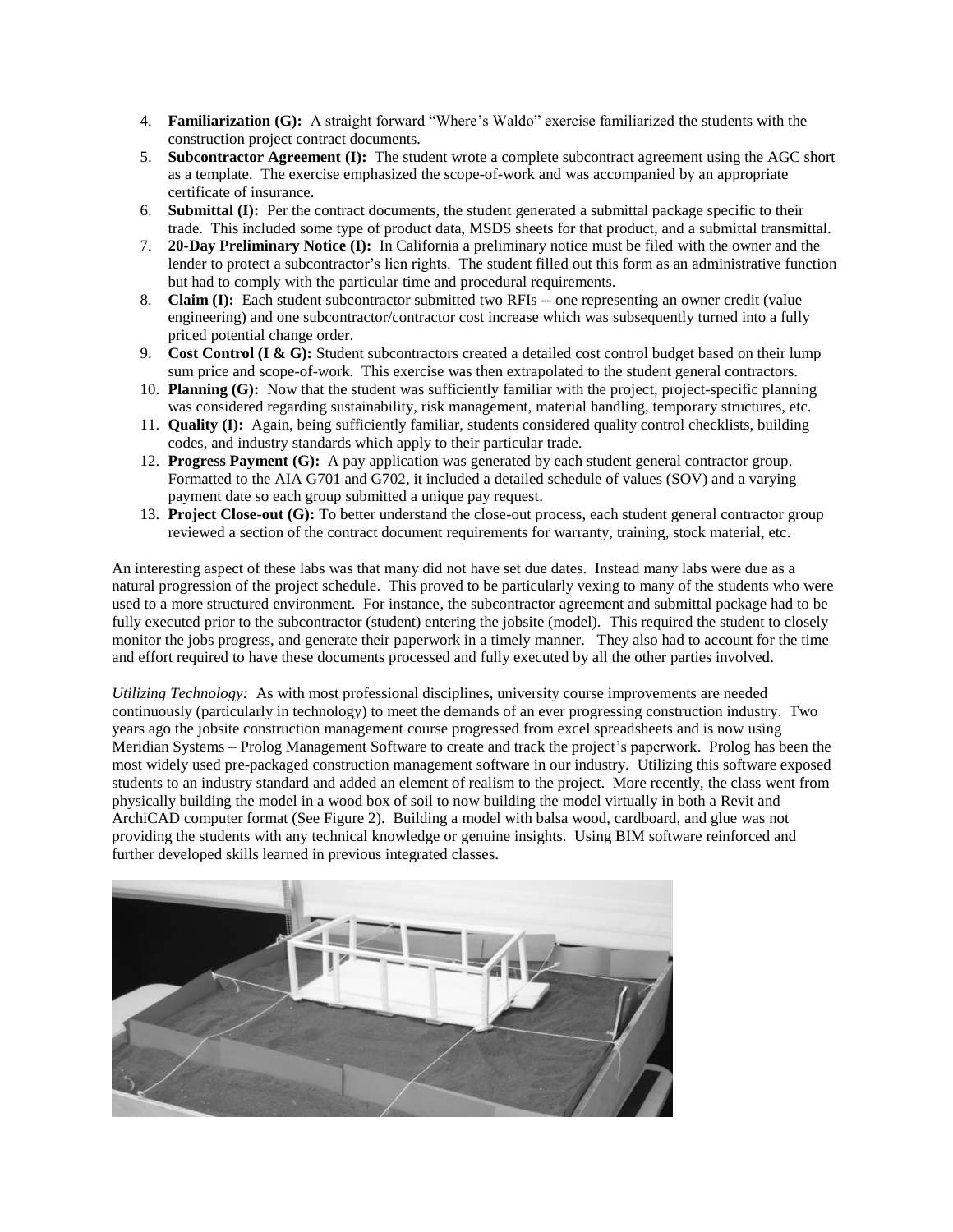

Figure 2. Example of a previous physical model and a current virtual model.

*Construction Project Jobsite Visit - Student Presentations:* As a final project the students were asked to pair-up, identify a "significant" active construction project, and conduct a site visit with the goal to present their findings to the class. This assignment was given to the students on the first day of class as the logistics of finding a work day which the students could visit the site has traditionally been problematic. The assignment was clearly structured and project goals clearly delineated so it matched well with the learning objectives of the class. The site visit included two interviews with the onsite superintendant and project manager, an analysis of the project team (including the owner, architect, inspector, etc.), a complete investigation of the jobsite paperwork process (contracts, document processes, etc.), and the identification and analysis of two working temporary structures. The information gathered by each team was then presented to the rest of the class in a combined power point and video format. This exercise allowed the students to affirm, on their own, the PBL assignments conducted in the class simulation.

*Instructor Assessment:* The following was criteria used to assess the students' performance:

| $\bullet$ | Reading (Pre-Quizzes)                | 10% |
|-----------|--------------------------------------|-----|
| $\bullet$ | Exam $1 \& 2$ :                      | 30% |
|           | • Lab Assignments:                   | 30% |
| $\bullet$ | Jobsite Visit - Student Presentation | 20% |
|           | • Class Participation                | 10% |

The biggest challenge for the instructor, aside the set-up time required to provide the students with a meaningful and technically accurate PBL environment, was the task of grading. The goal of swift and quality instructor feedback was important to student learning and assessment. Assessment was based on a variety of tasks and learning outcomes. While students were mostly graded individually, on occasion some group assessments were necessary. In these situations students were given the opportunity to submit self and peer evaluations to ensure that group responsibilities were equally shared. Using the various grading techniques listed above, both group and individually graded, ensured students got quality feedback on all the learning objectives of the course. Along the lines of grading, another challenge is that of proper and accurate course assessment. Outcomes assessment is often difficult to gauge when group projects and student presentations are utilized. An added layer of assessment difficulty, in an integrated curriculum, is the reliance on other core courses to achieve their goals and objectives. The building-on and revisiting of course content is crucial to achieving complete student understanding of curriculum.

## **Conclusions and Future Research**

Being a more informative and pedagogy sharing paper, significant conclusions are not being drawn from the information presented. The success of this course was predicated on additional class time, increased teacher-student contact hours, traditional dissemination of required technical information, integration of class topics, building of student soft skills, and application of technical information under the umbrella of project-based learning. The class has continually received statistically high marks from generic university student surveys. While not statistically significant, it does anecdotally suggest that the students view the class favorably. These high marks, though, may be the result of many different factors having nothing to do with class integration or project-based learning. Class specific student surveys have been conducted for this course and are utilized in other publications.